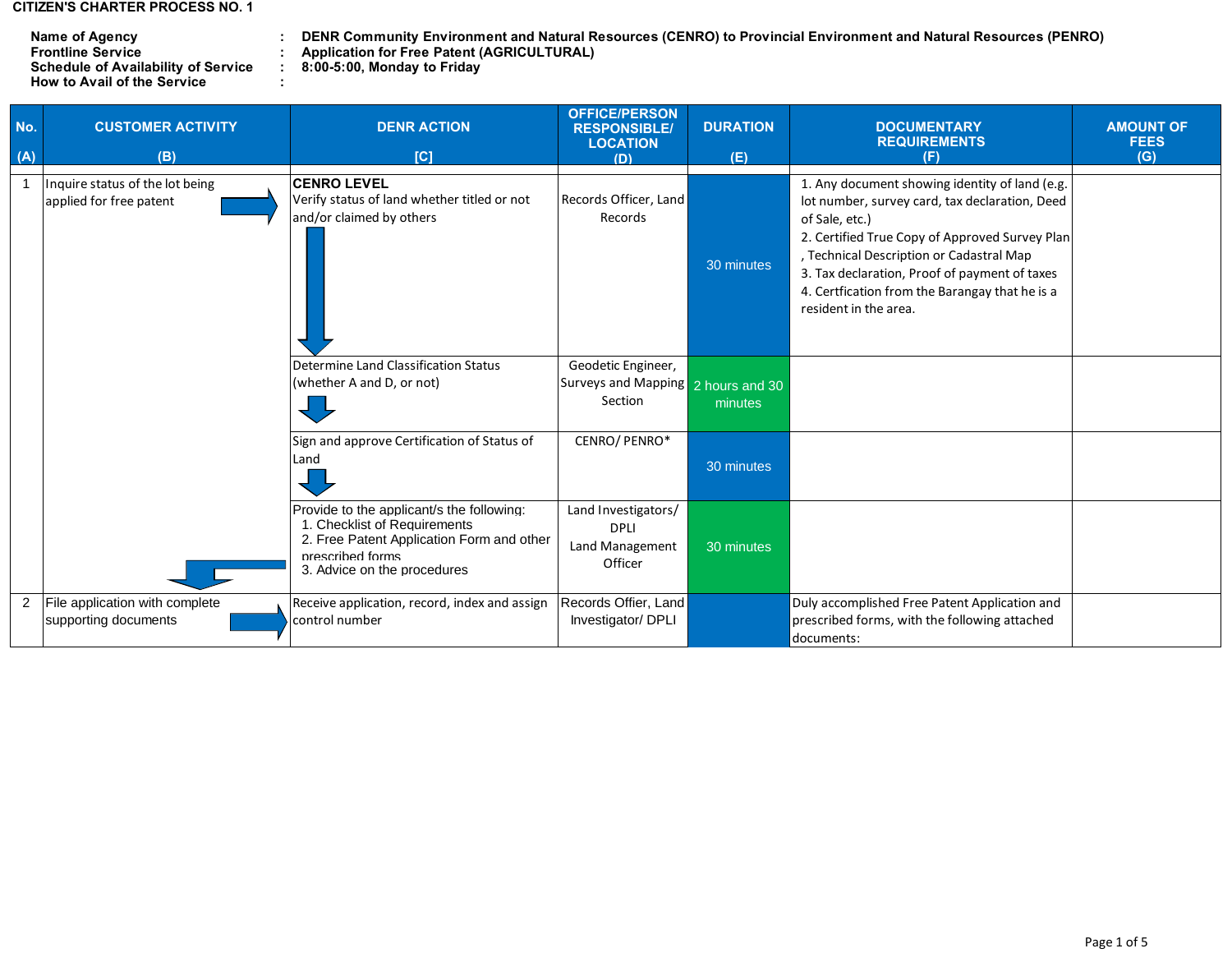|                                           |                                   |            | 1. Proof of Claims/Ownership of Land<br>2. Certified True Copy of Approved Survey Plan<br>or Cadastral Map<br>3. Copy of technical description<br>4. Affidavit of two (2) disinterested persons<br>residing in the barangay of the city or<br>municipality where the land is located attesting<br>that the applicant thereof has either by himself<br>or through his predecessors-in interest,<br>actually resided on and continuously<br>possessed and occupied under a bonafide<br>claim of acquisition of ownership, the subject<br>land for at least ten (10) years                                                                                                    |  |
|-------------------------------------------|-----------------------------------|------------|----------------------------------------------------------------------------------------------------------------------------------------------------------------------------------------------------------------------------------------------------------------------------------------------------------------------------------------------------------------------------------------------------------------------------------------------------------------------------------------------------------------------------------------------------------------------------------------------------------------------------------------------------------------------------|--|
|                                           |                                   | 1 Hour     | 5. Certification from the Regional Trial Court<br>concerned that there is no pending land<br>registration case involving the parcel being<br>applied for<br>6. Certification from LGU that the area applied<br>for is zoned as Residential<br>7. Certification from CENRO that the land is A<br>and D<br>8. Affidavit stating that the land is the only land<br>applied for by the applicant.<br>9. Government issued ID of applicant and<br>representative (Postal, Voter's, GSIS, LTO,<br>PhilHealth, Senior Citizen's, SSS, etc.)<br>10. Latest photograph of land and house<br>(preferably geo-tagged)<br>11. Latest photograph of the applicant and<br>representative |  |
| Compute Fees and prepare Order of Payment | Land Investigator/<br><b>DPLI</b> | 15 minutes |                                                                                                                                                                                                                                                                                                                                                                                                                                                                                                                                                                                                                                                                            |  |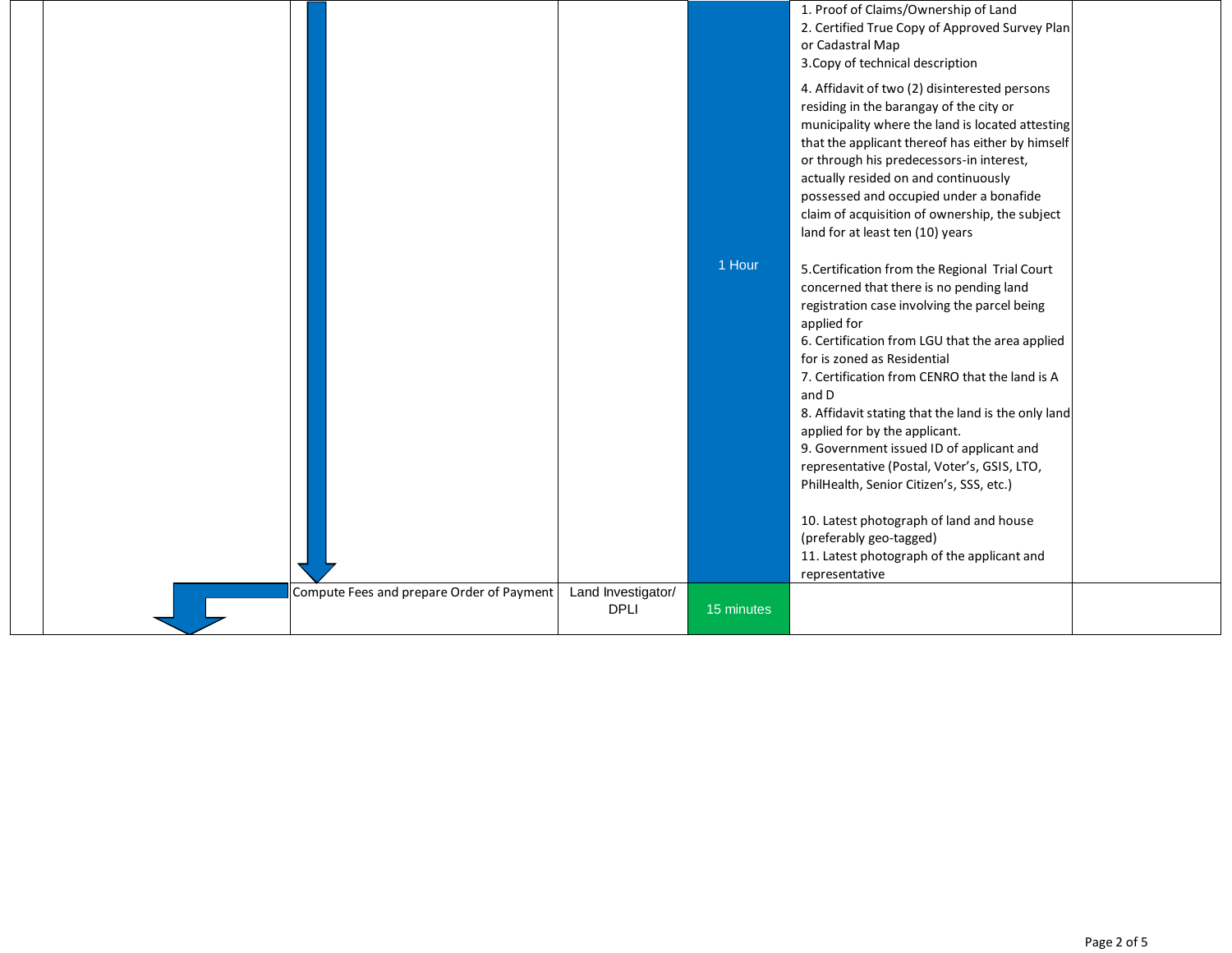|   | 3 Pay corresponding fee and<br>documentary stamp               | Receive payment and issue Official Receipt                                                                       | Credit Officer              | 10 Minutes                                                                 | • Application Fee<br>(P50.00)<br>• Documentary Stamp<br>(P15.00 per document)<br>•Cadastral Cost<br>(depending on the size<br>of the area and number |
|---|----------------------------------------------------------------|------------------------------------------------------------------------------------------------------------------|-----------------------------|----------------------------------------------------------------------------|------------------------------------------------------------------------------------------------------------------------------------------------------|
|   |                                                                |                                                                                                                  |                             |                                                                            | of corners, etc.)                                                                                                                                    |
|   |                                                                | Conduct investigation on the land being<br>applied for and submit investigation report<br>with geo-tagged photos | Land<br>Investigator/DPLI   | 3 days                                                                     |                                                                                                                                                      |
|   |                                                                | Preparation of Notices and letter to the<br>barangay, municipality or city, applicant                            | Land Management<br>Officer  | 1 day                                                                      |                                                                                                                                                      |
|   |                                                                | Sign notices and letters                                                                                         | CENRO/PENRO*                | 5 minutes                                                                  |                                                                                                                                                      |
|   |                                                                | <b>Post Notices</b>                                                                                              | Land<br>Investigator/DPLI   | 15 Days<br>(as required by<br>Commonwealth<br>Act 141: Public<br>Land Act) |                                                                                                                                                      |
| 4 | Submit Proof of Posting from the<br>Barangay, Applicant, CENRO | Prepare and process patent:<br>Prepare B.L. Form 700-2A                                                          | Administrative Aide         | 30 minutes                                                                 |                                                                                                                                                      |
|   |                                                                | • Prepare Order of Approval and Issuance of<br>Patent                                                            | Staff, Patents and<br>Deeds | 30 minutes                                                                 |                                                                                                                                                      |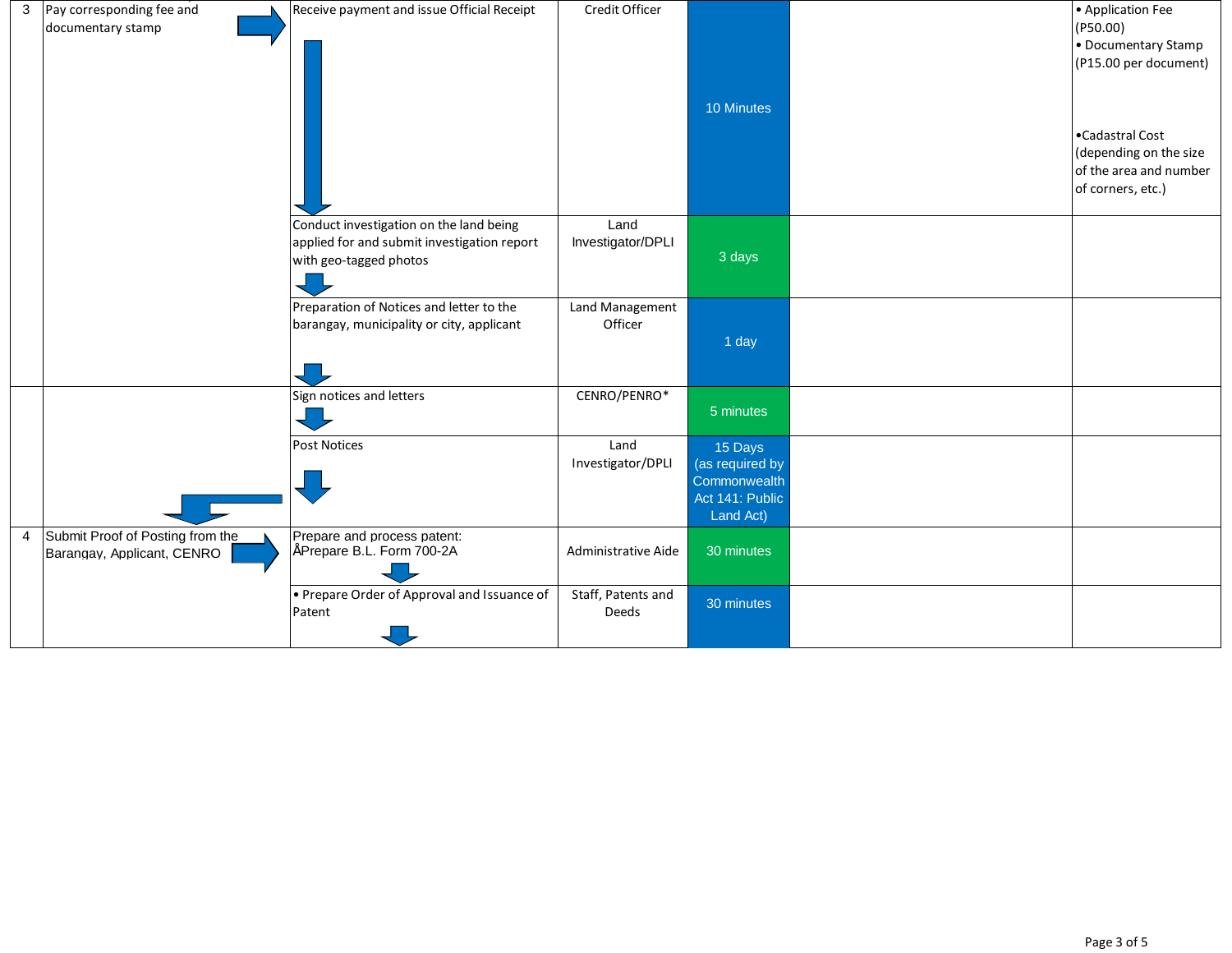|  |  | • Type Judicial Forms and Technical<br>Descriptions and Prepare Indorsement to<br>PENRO | Administrative Aide           | 1 hour and 30<br>minutes                           |  |
|--|--|-----------------------------------------------------------------------------------------|-------------------------------|----------------------------------------------------|--|
|  |  | • Verify and certify the correctness of the<br><b>Technical Description</b>             | Geodetic Engineer             | 30 minutes                                         |  |
|  |  | • Review FPA (Preliminary)                                                              | Chief, Patent and<br>Deeds    | 30 minutes                                         |  |
|  |  | . Review and Initial Patent and Sign<br>Indorsement to PENRO                            | CENRO                         | 30 minutes                                         |  |
|  |  | • Transmit carpeta to PENRO                                                             | Liaison Officer,<br>Records   | 2 Days<br>(depends on<br>the location of<br>PFNRO) |  |
|  |  | <b>PENRO LEVEL</b><br>• Receive the Free Patent documents                               | Administrative Aide,<br>PFNRO | 5 minutes                                          |  |
|  |  | • Review Free Patents documents (Final)                                                 | Chief, Patent and<br>Deeds    | 1 Hour                                             |  |
|  |  | • Review and Initial Free Patents Documents                                             | Chief, Technical<br>Services  | 30 minutes                                         |  |
|  |  | · Sign Order of Approval, Free Patent                                                   | <b>PENRO</b>                  | 5 minutes                                          |  |
|  |  | • Assign Patent Number / Indexing                                                       | Records Officer               | 30 minutes                                         |  |
|  |  | • Prepare Transmittal Letter                                                            | PENRO Staff                   | 20 minutes                                         |  |
|  |  | · Sign Transmittal Letter                                                               | <b>PENRO</b>                  | 10 minutes                                         |  |